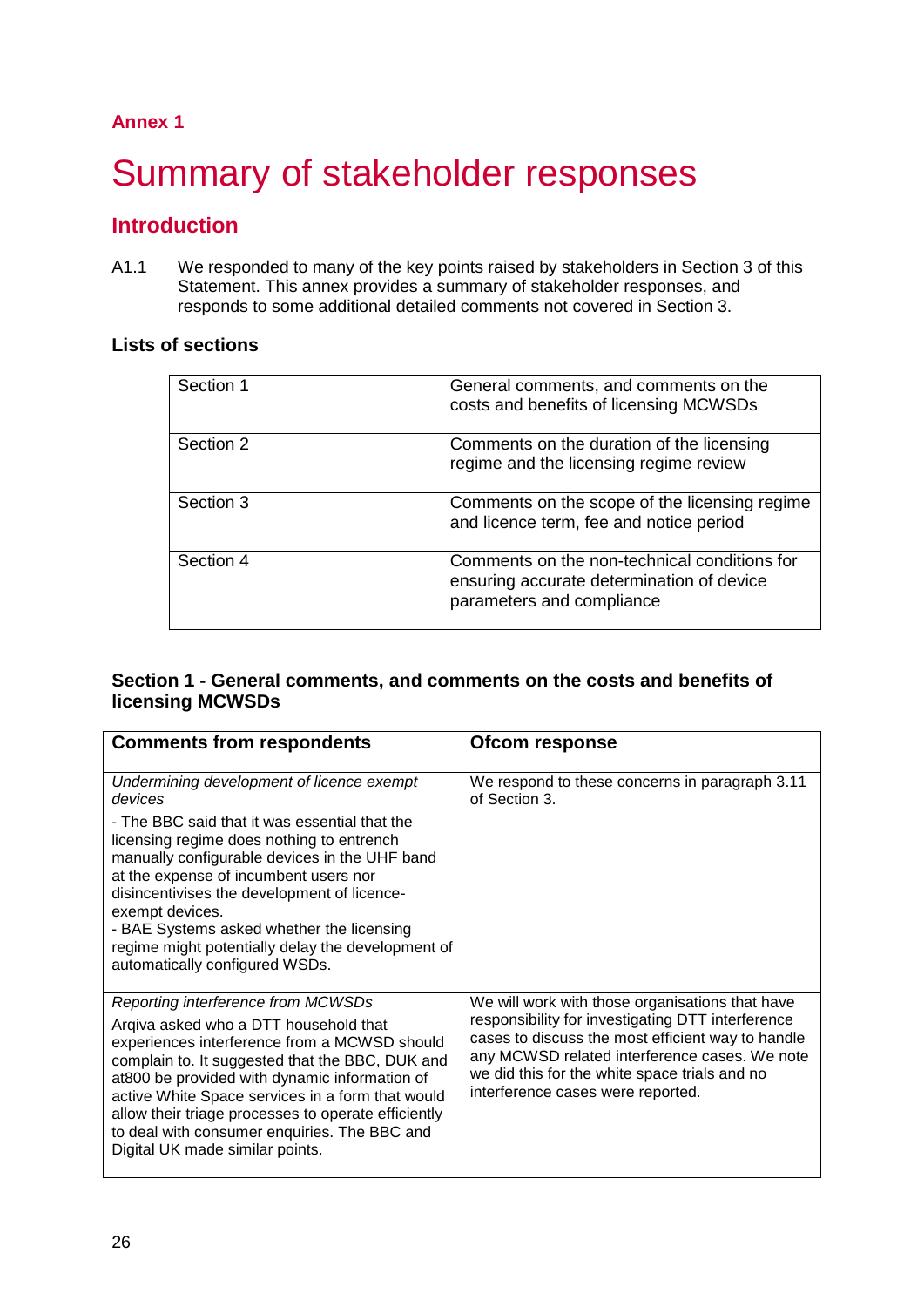| <b>Exempting MCWSDs</b><br>Nominet were concerned by Ofcom's decision to<br>limit the licence exemption to automatically<br>configured devices only. They did not consider<br>that Ofcom had provided any compelling<br>evidence to suggest that such devices would be<br>available within the three-year timescale<br>suggested in the Consultation. They questioned<br>whether a manufacturer would ever see the<br>nascent European market as providing sufficient<br>demand for devices that meet Ofcom's<br>requirements for licence exemption. | We note that the proposal to only exempt<br>automatically configurable devices from licensing<br>has been a cornerstone of the white space work<br>and consultations over the past few years, and<br>has been broadly accepted by industry. Our<br>TVWS Framework Statement <sup>20</sup> confirmed that<br>licence exemption would only apply to<br>automatically configured devices. In paragraphs<br>3.11 and 3.23 of Section 3, we note recent<br>developments in the US which support our view<br>that automatically configured devices are likely to<br>be available within the three year timescale<br>mentioned in the Consultation.                                                                                                                                                                                                                                                                                                                                                                                                                                                                                                                                                                                                                       |
|------------------------------------------------------------------------------------------------------------------------------------------------------------------------------------------------------------------------------------------------------------------------------------------------------------------------------------------------------------------------------------------------------------------------------------------------------------------------------------------------------------------------------------------------------|--------------------------------------------------------------------------------------------------------------------------------------------------------------------------------------------------------------------------------------------------------------------------------------------------------------------------------------------------------------------------------------------------------------------------------------------------------------------------------------------------------------------------------------------------------------------------------------------------------------------------------------------------------------------------------------------------------------------------------------------------------------------------------------------------------------------------------------------------------------------------------------------------------------------------------------------------------------------------------------------------------------------------------------------------------------------------------------------------------------------------------------------------------------------------------------------------------------------------------------------------------------------|
| Level of costs and benefits unclear<br>- Argiva commented that the costs and benefits<br>are described in only very general terms without<br>any specific numbers assigned to either category<br>and encouraged Ofcom to further elaborate on<br>this aspect in order to enable a meaningful<br>impact assessment to be undertaken.<br>- Digital UK said it was not possible to develop a<br>view on the actual level of costs or benefits<br>without further information.                                                                           | We recognise that we did not seek to quantify the<br>costs and benefits outlined in the cost and benefit<br>assessment in our Consultation. We consider that<br>this was appropriate in view of the uncertain<br>nature of the costs and benefits. In particular the<br>level of benefits is dependent on the take-up of<br>MCWSDs and this is difficult to estimate. As we<br>noted in our Consultation, the benefits to citizens<br>and consumers of implementing the TVWS<br>framework (and by extension, the incremental<br>benefits of earlier implementation by licensing<br>MCWSDs) are uncertain but potentially very<br>substantial relative to the costs. Also, as set out<br>in the Consultation, we consider that the<br>incremental costs of implementing licensing of<br>MCWSDs are likely to be low, both in terms of<br>costs to existing users of the band due to<br>interference (where, as set out elsewhere, we<br>consider that the licence conditions should mean<br>that the risk of interference from MCWSDs is low)<br>and to Ofcom in administering the licence regime.<br>For example, operational support of the MCWSD<br>regime would use much of the functionality which<br>is already in place for managing licence exempt<br>WSDs. |

-

<sup>&</sup>lt;sup>20</sup> Implementing TV White Spaces Statement, February 2015

<sup>(</sup>http://stakeholders.ofcom.org.uk/consultations/white-space-coexistence/statement)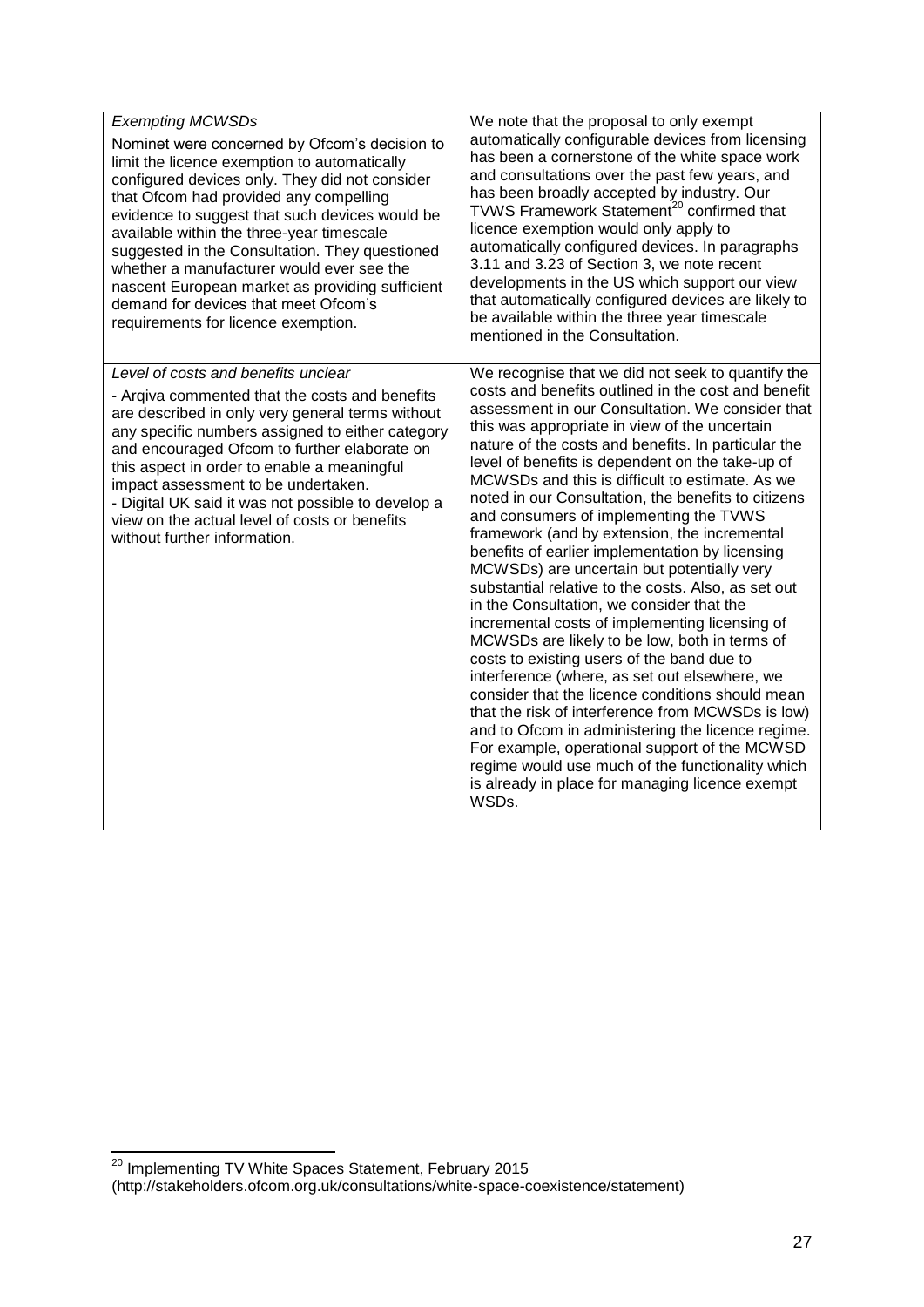| Risks around costs of interference management<br>and investigation/inspection<br>- Argiva said the costs of running the interference<br>management and mitigation regime would be<br>significant, and should be considered in greater<br>detail.<br>- The BBC said they had some concerns about<br>the costs associated with investigating mis-<br>configured installations and thought that a more<br>tightly controlled licensing regime would be<br>appropriate.<br>- Digital UK thought that two areas of particular<br>cost risk were interference management and<br>Ofcom inspection of MCWSD installations. They<br>commented that these cost risks could be<br>minimised by ensuring that the framework,<br>licensing and accreditation processes are robust,<br>and that licensees only use well qualified and<br>reputable installers. | We respond to these concerns in paragraphs<br>$3.12 - 3.13$ of Section 3.                                                                                                                                                                                                                                                                                                                                                                                                                                                                                                                                                                                                                                                                                                                                                                                                                                                                                                                                                                                                                                                                                                                                                                                                                                                                                                                                                                                                                                                                                                                                                                                                    |
|--------------------------------------------------------------------------------------------------------------------------------------------------------------------------------------------------------------------------------------------------------------------------------------------------------------------------------------------------------------------------------------------------------------------------------------------------------------------------------------------------------------------------------------------------------------------------------------------------------------------------------------------------------------------------------------------------------------------------------------------------------------------------------------------------------------------------------------------------|------------------------------------------------------------------------------------------------------------------------------------------------------------------------------------------------------------------------------------------------------------------------------------------------------------------------------------------------------------------------------------------------------------------------------------------------------------------------------------------------------------------------------------------------------------------------------------------------------------------------------------------------------------------------------------------------------------------------------------------------------------------------------------------------------------------------------------------------------------------------------------------------------------------------------------------------------------------------------------------------------------------------------------------------------------------------------------------------------------------------------------------------------------------------------------------------------------------------------------------------------------------------------------------------------------------------------------------------------------------------------------------------------------------------------------------------------------------------------------------------------------------------------------------------------------------------------------------------------------------------------------------------------------------------------|
| Departure from the ETSI harmonised standard<br>- BAE Systems asked whether the "hidden" costs<br>and risks of departing from the ETSI standard<br>had been fully considered. It also questioned<br>whether the ETSI standard (ETSI EN 301 598 $^{21}$ )<br>would be updated to reflect MCWSDs, and if not,<br>how European harmonisation would be<br>maintained in the future.<br>- BEIRG said that Ofcom's approach to MCWSDs<br>is contrary to the ETSI Standard.                                                                                                                                                                                                                                                                                                                                                                              | We note that all equipment placed on the UK<br>market must meet the requirements of the<br>R&TTE Directive <sup>22</sup> (which will be superseded by<br>the Radio Equipment Directive <sup>23</sup> from 2016). For<br>licence exempt equipment, we have set out the<br>essential requirements for equipment operating in<br>TVWS in the UK, and compliance with the ETSI<br>standard EN 301 598 will meet those essential<br>requirements. However, as recognised in our<br>TVWS Framework Statement there may be other<br>ways of meeting those essential requirements.<br>With regards to MCWSDs, we will include the key<br>technical conditions for operation of MCWSDs in<br>the licence itself, which will be consistent with<br>those for licence exempt devices, and with the<br>ETSI Standard, with the exception of the<br>requirements relating to automatic geolocation<br>and manual configuration.<br>As noted elsewhere, our proposals relate to a<br>transitional licensing regime to allow the licensing<br>of MCWSDs in the interim period until licence<br>exempt equipment is available. Therefore, we do<br>not see a strong need to change the ETSI<br>standard to reflect MCWSDs. In practice, we<br>would expect licensable devices to follow an<br>alternative route that ensures compliance with the<br>essential requirements of the R&TTE Directive,<br>for example, going through a notified body.<br>However, we think industry is best placed to<br>decide on the best route for compliance, which<br>could be to update the ETSI standard to cover<br>MCWSDs. In any case, we would encourage<br>device manufacturers to consider adopting |

 $\overline{a}$  $^{21}$  http://www.etsi.org/deliver/etsi\_en/301500\_301599/301598/01.01.01\_60/en\_301598v010101p.pdf

<sup>&</sup>lt;sup>22</sup> http://eur-lex.europa.eu/legal-content/EN/TXT/HTML/?uri=CELEX:31999L0005&from=EN

<sup>&</sup>lt;sup>23</sup> http://eur-lex.europa.eu/legal-content/EN/TXT/HTML/?uri=CELEX:32014L0053&from=EN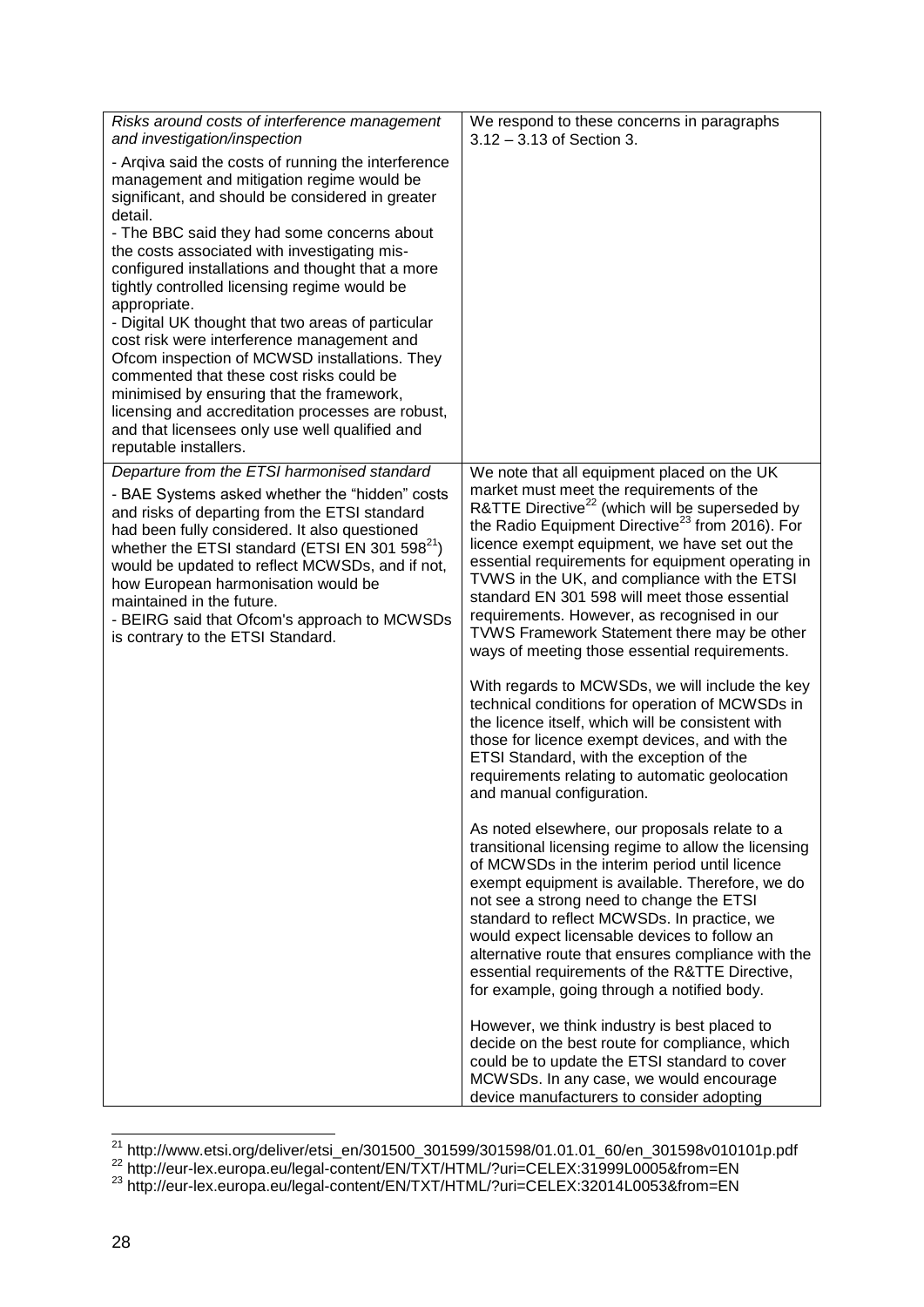|                                                                                                                                                                                                                                                                                                                                                                                                            | aspects of the ETSI Standard as appropriate in<br>order to facilitate interoperability of MCWSDs with<br>databases and with automatically configured<br>devices.                                                                                                                                                                                                                                                                                                                                                                                                                                                                                                                                                                                                                                                                                                                                                                                                                                         |
|------------------------------------------------------------------------------------------------------------------------------------------------------------------------------------------------------------------------------------------------------------------------------------------------------------------------------------------------------------------------------------------------------------|----------------------------------------------------------------------------------------------------------------------------------------------------------------------------------------------------------------------------------------------------------------------------------------------------------------------------------------------------------------------------------------------------------------------------------------------------------------------------------------------------------------------------------------------------------------------------------------------------------------------------------------------------------------------------------------------------------------------------------------------------------------------------------------------------------------------------------------------------------------------------------------------------------------------------------------------------------------------------------------------------------|
| Relationship between WSDs and MCWSDs<br>BAE Systems were unsure how the licensed and<br>unlicensed schemes would interoperate. They<br>asked what the relative priorities would be when<br>allocating spectrum to automatically configured<br>WSDs and MCWSDs. They asked whether the<br>requirement to pay a licence fee in relation to<br>MCWSDs might create an expectation of higher<br>priority.      | WSDs and MCWSDs will have equal priority<br>under the TVWS framework - licensing MCWSDs<br>does not give them any higher priority of access<br>to spectrum than licence exempt WSDs. MCWSD<br>licences will be issued on a non-protection, non-<br>interference basis. This means that MCWSDs<br>must not cause harmful interference to any other<br>authorised services and that no protection will be<br>given from harmful interference received from<br>other authorised service, which would include<br>licence-exempt WSDs. Finally, WSDs and<br>MCWSDs may connect to each other – provided<br>that each complies with the relevant rules.                                                                                                                                                                                                                                                                                                                                                        |
| Concerns about status of MCWSDs in relation to<br>existing uses<br>- Copsey Communication Consultants, APWPT<br>and Sennheiser were concerned that licensing<br>would give WSDs the same status in the UHF<br>band as PMSE<br>- The BBC were concerned that, after the 3 year<br>review, there would be a risk that MCWSDs could<br>acquire elevated licence status which could<br>challenge DTT and PMSE. | As we have made clear in the TVWS Framework<br>Statement, TVWS refers to spectrum which is left<br>over by DTT and PMSE, and WSDs must operate<br>in accordance with technical parameters that<br>result in a low probability of interference to<br>existing users <sup>24</sup> . As noted above, we will issue<br>licences on a non-protection, non-interference<br>basis. Licensed MCWSD users would not have<br>any rights to protection from interference above<br>those of users of WSDs operating on a licence-<br>exempt basis. Use of the UHF TV band by WSDs<br>would only be permitted in accordance with<br>conditions which would ensure a low probability<br>of harmful interference to existing users. This<br>would also apply to MCWSDs.<br>As described elsewhere, we will consider as part<br>of the review whether there is a need for a longer<br>term licensing arrangement. The details of any<br>ongoing licensing arrangement would be subject<br>to consultation at that time. |
| Interference to PMSE<br>BEIRG were concerned that, even with the<br>proposed regulatory framework in place, WSDs<br>could still cause serious interference to PMSE<br>users, and was particularly concerned by<br>intermodulation and the danger of devices being<br>'hacked' or 'jail broken'.                                                                                                            | We respond to concerns relating to the<br>heightened risk of interference in paragraphs 3.8<br>to 3.10 of Section 3. On the issue of<br>intermodulation, we note that, as set out in our<br><b>TVWS Framework Statement, the TVWS</b><br>framework now takes intermodulation into<br>account <sup>25</sup> . On the risk of devices being hacked or<br>jailbroken, the licence will require that device<br>parameters are accurately communicated to a<br>database, and that devices only transmit in<br>accordance with parameters provided by a<br>database on the discoverable list. We do not set<br>explicit requirements for integrity of<br>communications, but appropriate integrity of<br>communications will be a part of ensuring that<br>this is the case.                                                                                                                                                                                                                                   |

 $\overline{a}$  $24$  Implementing TV White Spaces Statement, February 2015, par 2.7

<sup>(</sup>http://stakeholders.ofcom.org.uk/consultations/white-space-coexistence/statement)

<sup>&</sup>lt;sup>25</sup> Implementing TV White Spaces Statement, February 2015, pars 8.43-8.49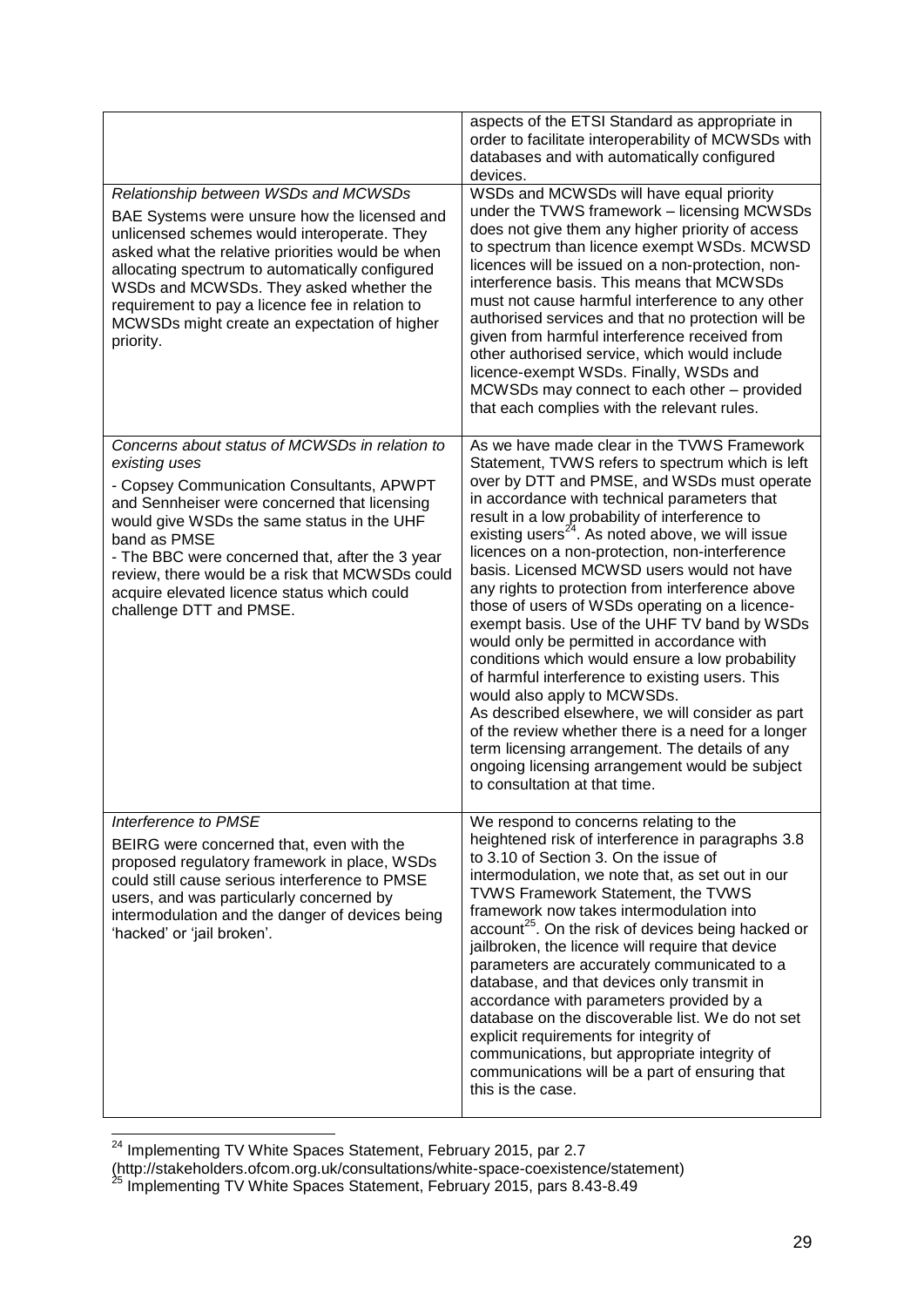|                                                                                                                                                                                                                                                                                                                                                                                                                                                                                                                                                                                                                                                                                                                                                                       | We discussed the issues around security in our<br><b>TVWS Framework Statement. As explained</b><br>there, the ETSI standard includes strict<br>requirements for the security of the<br>communications between the master, the slave,<br>the WSDB and the list of databases hosted by<br>the regulator. Communications protocols must<br>ensure integrity, and the master must<br>authenticate the database and the list servers.<br>For MCWSDs, we note that we intend to<br>undertake some proactive compliance checks<br>once real MCWSDs are in use. This is likely to<br>include end to end testing at some operational<br>MCWSD sites. We also note that unauthorised<br>use of any radio equipment poses a risk of<br>interference in any band and Ofcom has powers<br>to bring enforcement action under the WT Act for<br>unauthorised use or for use causing deliberate<br>interference. |
|-----------------------------------------------------------------------------------------------------------------------------------------------------------------------------------------------------------------------------------------------------------------------------------------------------------------------------------------------------------------------------------------------------------------------------------------------------------------------------------------------------------------------------------------------------------------------------------------------------------------------------------------------------------------------------------------------------------------------------------------------------------------------|--------------------------------------------------------------------------------------------------------------------------------------------------------------------------------------------------------------------------------------------------------------------------------------------------------------------------------------------------------------------------------------------------------------------------------------------------------------------------------------------------------------------------------------------------------------------------------------------------------------------------------------------------------------------------------------------------------------------------------------------------------------------------------------------------------------------------------------------------------------------------------------------------|
| Sharing spectrum with PMSE<br>BEIRG referenced Ofcom's statement, published<br>in 2010, on 'Programme-making and special<br>events: Future spectrum access' and noted that<br>in the Statement, Ofcom had stated that 'if a rival<br>service wants to use spectrum available for<br>PMSE, it would have to justify why the<br>incremental value of this spectrum means other<br>existing available spectrum is unsuitable for its<br>needs'. BEIRG said that it sees no reference to<br>evidence of any such justification. BEIRG also<br>noted that it was disappointed at the apparent<br>lack of consideration of the suitability of non-UHF<br>spectrum for MCWSDs and asked Ofcom to<br>urgently consider the suitability of alternative<br>spectrum for MCWSDs. | The focus of the discussion in the document<br>referenced by BEIRG was on use of spectrum<br>(which is available for PMSE use) by non-PMSE<br>users which has the potential to deny or limit<br>access by PMSE users. However, as noted<br>above, use of UHF spectrum by WSDs is on an<br>opportunistic basis, and PMSE use would<br>continue to have priority over use of spectrum by<br>MCWSDs in the UHF band. The intention is for<br>PMSE use to not be in any way limited by<br>MCWSD use.                                                                                                                                                                                                                                                                                                                                                                                                 |

### **Section 2 – Comments on the duration of the licensing regime and the licensing regime review**

| <b>Comments from respondents</b>                                                                                                                                                                                                                                                                                                                                                                                                                                                             | Ofcom response                                                                                                                                                                                                                                                                                                         |
|----------------------------------------------------------------------------------------------------------------------------------------------------------------------------------------------------------------------------------------------------------------------------------------------------------------------------------------------------------------------------------------------------------------------------------------------------------------------------------------------|------------------------------------------------------------------------------------------------------------------------------------------------------------------------------------------------------------------------------------------------------------------------------------------------------------------------|
| Duration of the licensing regime<br>Six respondents agreed with a three year<br>licensing regime, while three respondents<br>(Copsey Communication Consultants, APWPT<br>and Sennheiser) did not agree with licensing<br>MCWSDs for any period. Four respondents (BAE<br>Systems, CloudNet IT Solutions, Kings College<br>London and Nominet) thought that the licensing<br>regime should be permanent. These responses<br>said that there would be ongoing need for<br>MCWSD <sub>s</sub> . | We discuss this issue in paragraphs 3.19 to 3.24<br>of Section 3. We conclude that we continue to<br>expect that the transitional regime will be in place<br>for no longer than 3 years and that we would<br>cease to issue new licences following the review<br>if it confirms that it would be appropriate to do so. |
| Clarifying the definition of manually configurable<br>devices                                                                                                                                                                                                                                                                                                                                                                                                                                | We have sought to clarify the definition of<br>manually configurable devices in the draft                                                                                                                                                                                                                              |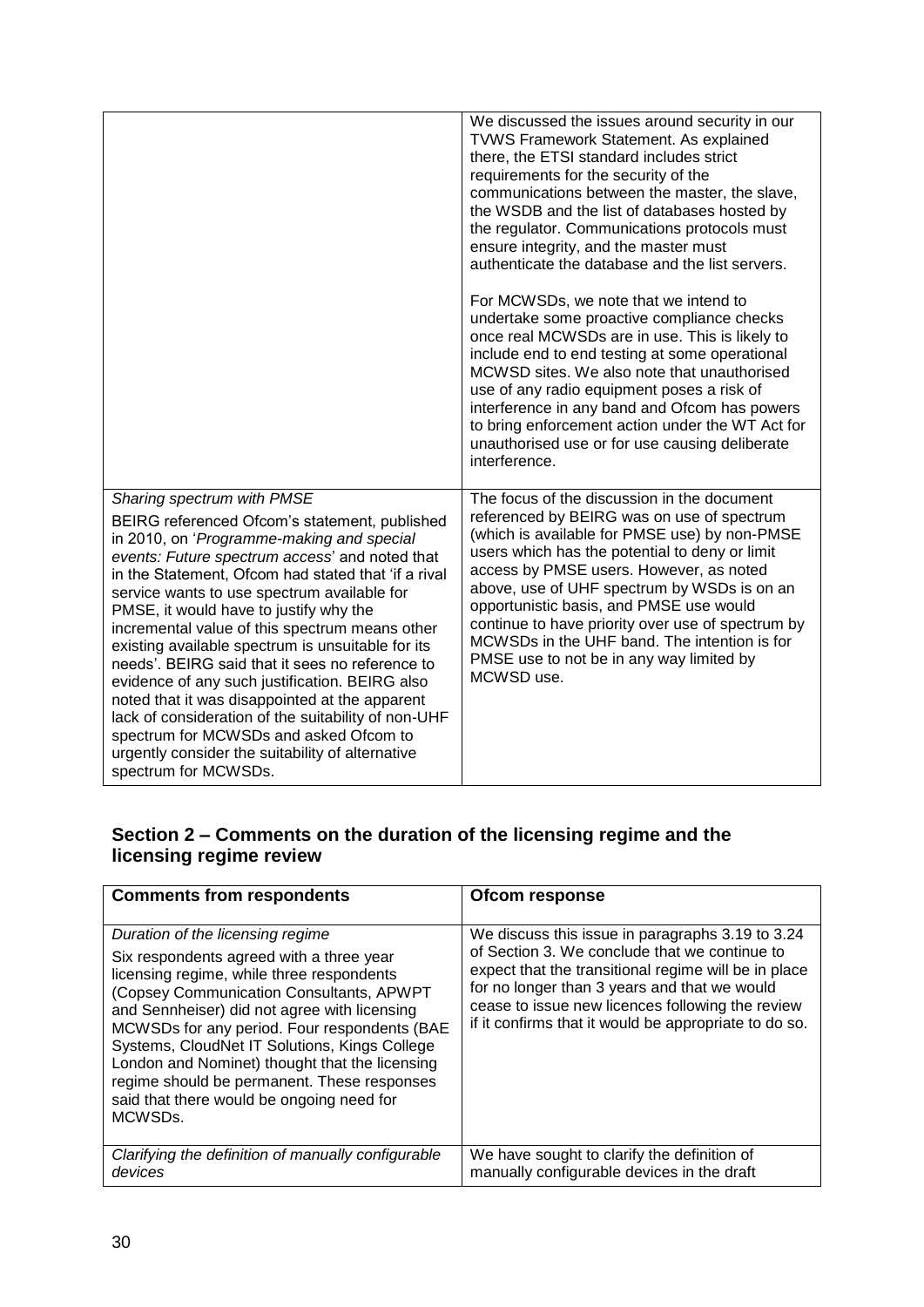| Nominet suggested that the boundary between<br>what constitutes a manually configurable device<br>and what is an automatically configurable one<br>was not clear in the Consultation, and that,<br>without more precise technical specifications of<br>what constitutes an automatically configured or<br>manually configurable device, all WSDs (or the<br>vast majority) would always belong to the<br>MCWSD category. Nominet therefore considers<br>that the licensing regime would need to be in<br>place permanently unless Ofcom provides<br>additional clarity as what would satisfy the<br>requirement for automatic configuration as under<br>the licence exemption regulations.                                                                                                                                                                                     | licence. We would consider providing further<br>guidance on this issue if necessary subject to<br>further feedback.                                                                                                                                                                                                                                               |
|--------------------------------------------------------------------------------------------------------------------------------------------------------------------------------------------------------------------------------------------------------------------------------------------------------------------------------------------------------------------------------------------------------------------------------------------------------------------------------------------------------------------------------------------------------------------------------------------------------------------------------------------------------------------------------------------------------------------------------------------------------------------------------------------------------------------------------------------------------------------------------|-------------------------------------------------------------------------------------------------------------------------------------------------------------------------------------------------------------------------------------------------------------------------------------------------------------------------------------------------------------------|
| Length of time before conducting review<br>A number of respondents suggested the review<br>period should be shorter.<br>- Mr Gilliver said the regime should be reviewed<br>six months to a year after introduction<br>- Queen Mary University suggested a one year<br>review followed by a review after two years.<br>- King's College London said that the review<br>could be conducted two to three years after<br>introduction, suggesting that licence-exempt<br>WSDs will soon develop around standards such<br>as IEEE 802.11af.<br>- Digital UK and Arqiva said Ofcom should review<br>the regime after 18-24 months. Digital UK said<br>this 18-24 month review should consider the<br>efficacy of the regime and progress towards<br>development of compliant devices, and be<br>followed by a review in 24-30 months on whether<br>to continue to licensing MCWSDs. | We discuss this issue in paragraphs 3.19 to 3.24<br>of Section 3. We conclude that we will conduct a<br>review of the need for the licensing regime at<br>some point between 18 months and 3 years from<br>the date of implementation of the regime<br>depending on how the market for white space<br>devices, and take up and use of TV white space,<br>develop. |
| Issues to be covered by review<br>Some respondents suggested specific issues the<br>three year review should include, or requested<br>greater clarify on the scope of the review.<br>- Nominet said the review should assess the<br>opportunity cost of licensing and the effect of<br>licensing on wider TVWS development.<br>- CloudNet IT Solutions said Ofcom should use<br>the review to consult on potential changes to the<br><b>TVWS Standards.</b><br>- BEIRG requested that Ofcom detail the different<br>steps which could be taken after the three year<br>review.                                                                                                                                                                                                                                                                                                 | We note these suggestions. At this stage we<br>maintain an open mind as to the scope of the<br>review, and will seek to provide more detail on<br>what the review will cover closer to the time.                                                                                                                                                                  |
| Long-term licensing<br>Most respondents thought there was likely to be<br>an ongoing need for MCWSDs.<br>- BAE Systems said that the ability to manually<br>configure individual WSDs would create bigger,<br>more flexible and optimally-configured networks<br>- CloudNet IT Solutions said that MCWSDs could<br>facilitate the investigation of a multitude of<br>opportunities, e.g. nomadic, multi-hop scenarios<br>where a device could be used to extend the                                                                                                                                                                                                                                                                                                                                                                                                            | We discuss this issue in paragraphs 3.25 to 3.28<br>of Section 3.                                                                                                                                                                                                                                                                                                 |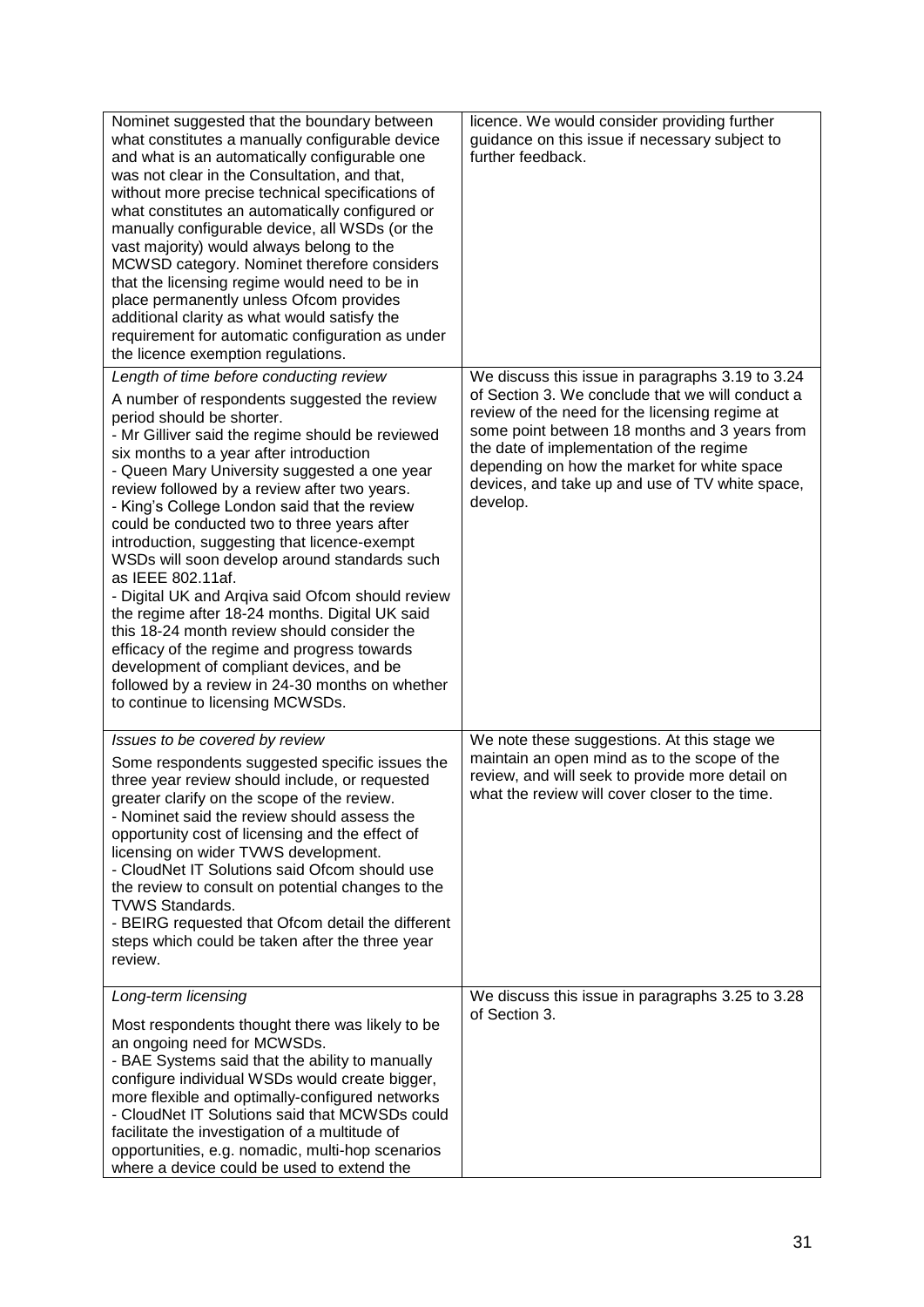| range of TVWS to accommodate specific needs,<br>or temporary installations.<br>- The DSA thought that there may be some<br>situations in which manual entry may be more<br>appropriate even when automatic configuration is<br>available but supported revisiting this question in<br>three years.<br>- Digital UK did not believe that the approach to<br>licensing set out in the Consultation would be<br>appropriate in the longer term and that if there<br>was a continuing need to license MCWSDs that<br>Ofcom should introduce a new tier of formal<br>licensing, allied to guaranteed spectrum access<br>but subordinate to Broadcasting and PMSE.<br>- Others thought it might be necessary to cover<br>indoor use of WSDs where automatic geolocation                                                                                                                                                                                                                                                   |                                                                                                                                                                                                                                                                                                                                                                          |
|---------------------------------------------------------------------------------------------------------------------------------------------------------------------------------------------------------------------------------------------------------------------------------------------------------------------------------------------------------------------------------------------------------------------------------------------------------------------------------------------------------------------------------------------------------------------------------------------------------------------------------------------------------------------------------------------------------------------------------------------------------------------------------------------------------------------------------------------------------------------------------------------------------------------------------------------------------------------------------------------------------------------|--------------------------------------------------------------------------------------------------------------------------------------------------------------------------------------------------------------------------------------------------------------------------------------------------------------------------------------------------------------------------|
| might be problematic.<br>Enhanced mode<br>Most respondents that commented on this point<br>agreed that there would be merit in exploring<br>allowing enhanced operation through a licensing<br>regime in the future. Three respondents (Copsey<br>Communication Consultants, APWPT and<br>Sennheiser) did not agree as they thought it<br>undermined the original plans for WSDs to be<br>cognitive and controlled by a database.<br>- The BBC thought that enhanced operation<br>should be subject to a different licence regime<br>than the one proposed in the Consultation.<br>- Arqiva said that it saw potential merit in a<br>Licensed Shared Access approach to TVWS and<br>other spectrum bands, where TVWS is licensed<br>on a secondary basis, subordinate to PMSE.<br>- Digital UK did not believe that the TVWS<br>framework is suitable for the operation of<br>enhanced TVWS devices and said that such<br>devices should be licensed in the conventional<br>way, possibly using a new licence tier. | We are not proposing to allow licensing of<br>enhanced operations at this time. In paragraph<br>3.29 of Section 3 we note that we would consider<br>as part of our review the demand for and<br>feasibility of an "enhanced" regime which allows<br>for additional device characteristics to be<br>provided to the WSDB in order to improve white<br>space availability. |

#### **Section 3 – Comments on the scope of the licensing regime and the licence term, fee and notice period**

| <b>Comments from respondents</b>                                                                                                                                                                                                                                                                                                            | Ofcom response                                                                                                                                                                                                                                                                                       |
|---------------------------------------------------------------------------------------------------------------------------------------------------------------------------------------------------------------------------------------------------------------------------------------------------------------------------------------------|------------------------------------------------------------------------------------------------------------------------------------------------------------------------------------------------------------------------------------------------------------------------------------------------------|
| Master and slave devices                                                                                                                                                                                                                                                                                                                    | We discuss this point in paragraphs 3.33 to 3.36                                                                                                                                                                                                                                                     |
| All respondents that commented on this point                                                                                                                                                                                                                                                                                                | of Section 3 and confirm that we intend to                                                                                                                                                                                                                                                           |
| agreed that the regime should cover master and                                                                                                                                                                                                                                                                                              | license both masters and slaves under the                                                                                                                                                                                                                                                            |
| slave devices.                                                                                                                                                                                                                                                                                                                              | MCWSDs regime.                                                                                                                                                                                                                                                                                       |
| - The DSA thought that both fixed and mobile<br>slave devices that do not possess geolocation<br>technology should be permitted to rely on<br>manually configured masters without being<br>required to obtain a separate license for<br>operation. They said that in such cases, the slave<br>devices would rely on the generic operational | In response to the point made by King's College<br>London and BAE Systems, a slave device does<br>not communicate with a database directly but<br>receives its operational parameters from a<br>master device. This is regardless of whether or<br>not it the slave device is manually configurable. |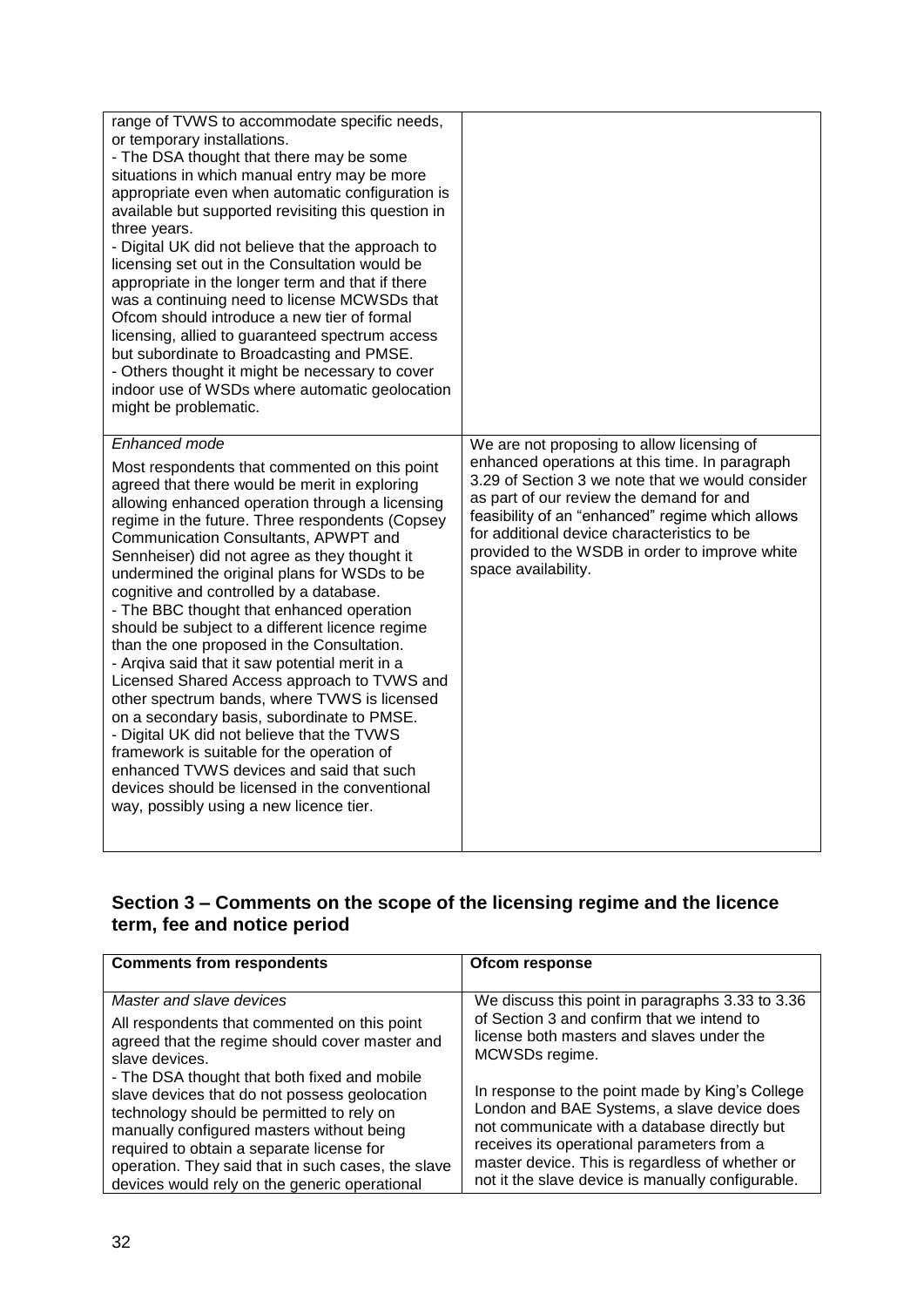| parameters established by Ofcom for slaves<br>served by their serving masters.<br>- King's College London thought it likely that in<br>practical deployments there would be very little, if<br>any, difference between master and slave white<br>space devices, should the slave devices also be<br>manually configurable. They believed users<br>would choose to operate only master MCWSDs<br>for this reason.<br>- BAE Systems similarly said that if slaves can be<br>manually configured, then the definition of a slave<br>being 'under the control of a master' breaks<br>down.                                                                                                                                                                                                                                                                                                                                                                                                                                                                                                                                                                                                                                                                                                                             | We therefore think that the definition of a master<br>and slave device would allow users to clearly<br>identify the type of a device.                                                                                                                                                                                                                                                                                                                                                                                                                                  |
|--------------------------------------------------------------------------------------------------------------------------------------------------------------------------------------------------------------------------------------------------------------------------------------------------------------------------------------------------------------------------------------------------------------------------------------------------------------------------------------------------------------------------------------------------------------------------------------------------------------------------------------------------------------------------------------------------------------------------------------------------------------------------------------------------------------------------------------------------------------------------------------------------------------------------------------------------------------------------------------------------------------------------------------------------------------------------------------------------------------------------------------------------------------------------------------------------------------------------------------------------------------------------------------------------------------------|------------------------------------------------------------------------------------------------------------------------------------------------------------------------------------------------------------------------------------------------------------------------------------------------------------------------------------------------------------------------------------------------------------------------------------------------------------------------------------------------------------------------------------------------------------------------|
| Type A and type B devices                                                                                                                                                                                                                                                                                                                                                                                                                                                                                                                                                                                                                                                                                                                                                                                                                                                                                                                                                                                                                                                                                                                                                                                                                                                                                          | We discuss this issue in detail in paragraphs 3.37                                                                                                                                                                                                                                                                                                                                                                                                                                                                                                                     |
| - DSA, Queen Mary University, Mr Gilliver, Digital<br>UK, BBC and Arqiva agreed with our original<br>proposal to limit the licensing regime to type A or<br>'fixed' devices.                                                                                                                                                                                                                                                                                                                                                                                                                                                                                                                                                                                                                                                                                                                                                                                                                                                                                                                                                                                                                                                                                                                                       | to 3.48 of Section 3. There, we conclude that we<br>will additionally allow licensing of some Type B<br>devices subject to certain conditions being met.<br>On BEIRG's concern that users may be able to                                                                                                                                                                                                                                                                                                                                                               |
| - BAE Systems said that, as military end users,<br>they need the flexibility to operate both fixed and<br>mobile devices as MCWSDs.<br>- Cloudnet IT Solutions said the licence regime is<br>necessary for both type A and B devices. They<br>noted that they are a fixed and nomadic pilot.<br>- Nominet said that type B devices will need to<br>have a form of automated geolocation detection<br>and reporting to the WSDB, but there may be<br>other elements of configuration that are set<br>manually.<br>- King's College London sees the regime as<br>being reliably applicable to type B devices, and<br>therefore the constraint to type A devices as<br>being somewhat unnecessary<br>- Fairspectrum said the regime should primarily<br>cover type A devices. However, it noted that<br>there are some situations where the line between<br>fixed and mobile device is not so clear, for<br>example the Orkney Islands pilot<br>- Arqiva said the risk of interference can be<br>managed more effectively with type A devices, as<br>databases understand the relative location of<br>fixed devices to other licensed users.<br>- BEIRG suggested that, under the proposed<br>guidelines, users could be able to use a device<br>as a mobile device, while maintaining that it is a<br>type A device. | use 'fixed' devices in a mobile context, we note<br>that Ofcom will have the power to inspect<br>licensees' records of installations and devices to<br>check that licensees are inputting accurate<br>parameters. If Ofcom found that a device<br>registered as type A or type B device was<br>transmitting while in motion without automatic<br>geo-location capability, this would be a breach of<br>the licence conditions. In these circumstances,<br>Ofcom would take enforcement action as<br>appropriate, which may ultimately include<br>revoking the licence. |
| Number of devices allowed under a single licence                                                                                                                                                                                                                                                                                                                                                                                                                                                                                                                                                                                                                                                                                                                                                                                                                                                                                                                                                                                                                                                                                                                                                                                                                                                                   | We discuss this issue in paragraphs 3.49 to 3.52                                                                                                                                                                                                                                                                                                                                                                                                                                                                                                                       |
| Most respondents agreed with the proposed<br>approach to allowing an unlimited number of<br>devices under a single licence, including BAE<br>Systems, Cloudnet IT Solutions, the DSA, King's<br>College London, Queen Mary University,<br>Fairspectrum and Nominet. For example, Queen                                                                                                                                                                                                                                                                                                                                                                                                                                                                                                                                                                                                                                                                                                                                                                                                                                                                                                                                                                                                                             | of Section 3. There, we set out our decision to go<br>ahead with our proposal to allow any number of<br>MCWSDs under the control of a single licensee<br>but with installation records relating to each<br>device in use under the licence.                                                                                                                                                                                                                                                                                                                            |
| Mary University said a simpler licence process<br>would encourage faster research and<br>development of WSDs. The DSA said requiring a<br>separate licence for every device would                                                                                                                                                                                                                                                                                                                                                                                                                                                                                                                                                                                                                                                                                                                                                                                                                                                                                                                                                                                                                                                                                                                                  | We note Digital UK's reference to the situation in<br>the US. The current US regime is very different to<br>the UK TVWS framework because:<br>MCWSDs in the UK will require a licence<br>i.                                                                                                                                                                                                                                                                                                                                                                            |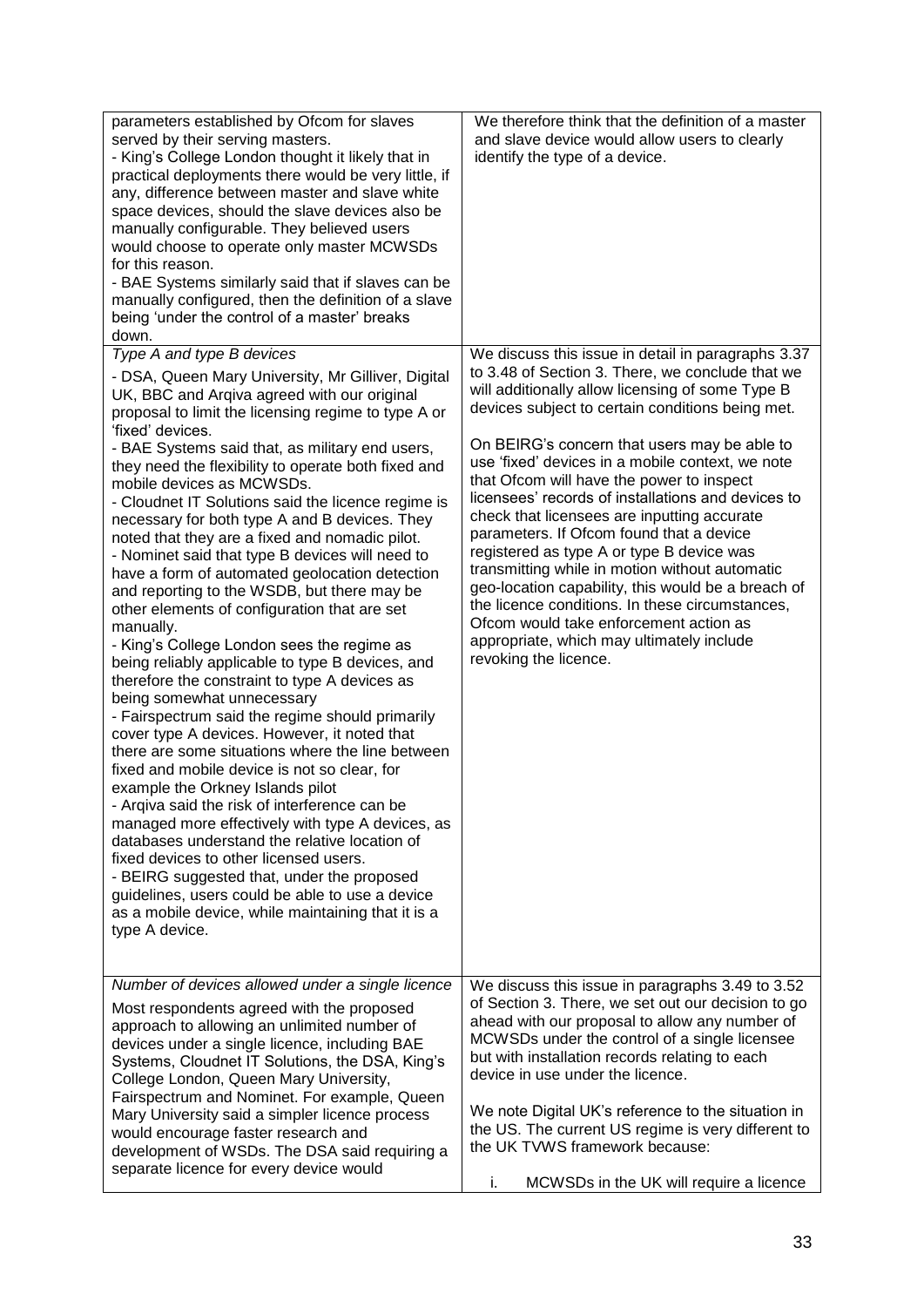| unnecessarily increase administrative complexity<br>for both network operators and Ofcom.<br>- Argiva suggested that devices should be<br>registered individually against a single licence.<br>King's College London similarly recommended<br>that Ofcom keep a record of each individual<br>MCWSD allowed under a licence.<br>- Digital UK said Ofcom should license individual<br>masters, or a fixed group of masters and<br>associated slaves. They believed that allowing<br>multiple devices under a single licence would<br>result in an unacceptable loss of control, and<br>cited the situation in the US as evidence for its<br>concerns.<br>- Mr Gilliver suggested we should limit the<br>number of devices under each licence, but allow<br>licensees to hold multiple licences.<br>- BEIRG expressed concerns over our proposed<br>approach, saying that if WSDs were licensed to a                                                                                                                                                                                                                                                                                                                                                                                                                                                                                                                                                                                                                                             | to operate whereas in the US they are<br>licence exempt. If a UK licensee does not<br>comply with the terms of the licence,<br>which include communicating accurate<br>information to the database about every<br>MCWSD in use, we would take<br>enforcement action as appropriate; and<br>as part of the licence conditions, we also<br>ii.<br>require the licensee to put in place a<br>quality assurance process to further<br>mitigate the risks of entering incorrect<br>information.<br>With regards to BEIRG's concern over MCWSDs<br>being deployed by someone other than the<br>licensee, Ofcom is clear that the licence would<br>only authorise the licensee, and such persons<br>who have been authorised in writing to operate<br>equipment on behalf of the licensee, to operate |
|-----------------------------------------------------------------------------------------------------------------------------------------------------------------------------------------------------------------------------------------------------------------------------------------------------------------------------------------------------------------------------------------------------------------------------------------------------------------------------------------------------------------------------------------------------------------------------------------------------------------------------------------------------------------------------------------------------------------------------------------------------------------------------------------------------------------------------------------------------------------------------------------------------------------------------------------------------------------------------------------------------------------------------------------------------------------------------------------------------------------------------------------------------------------------------------------------------------------------------------------------------------------------------------------------------------------------------------------------------------------------------------------------------------------------------------------------------------------------------------------------------------------------------------------------|------------------------------------------------------------------------------------------------------------------------------------------------------------------------------------------------------------------------------------------------------------------------------------------------------------------------------------------------------------------------------------------------------------------------------------------------------------------------------------------------------------------------------------------------------------------------------------------------------------------------------------------------------------------------------------------------------------------------------------------------------------------------------------------------|
| single user, but deployed by others whose<br>operations were untraceable, this could cause<br>serious harm to PMSE services.                                                                                                                                                                                                                                                                                                                                                                                                                                                                                                                                                                                                                                                                                                                                                                                                                                                                                                                                                                                                                                                                                                                                                                                                                                                                                                                                                                                                                  | devices. Ofcom does not intend to permit leasing<br>of spectrum under the terms of the licence. In the<br>event of equipment causing harmful interference<br>or any breach of the licence conditions, it would<br>be the licensee who would be subject to any<br>enforcement action.                                                                                                                                                                                                                                                                                                                                                                                                                                                                                                           |
| Licence term<br>Of the respondents that commented on this point,<br>four (BAE Systems, CloudNet IT Solutions, Kings<br>College London and Nominet) supported the<br>proposal that the licence should have no end<br>date.<br>- Digital UK and the BBC suggested that the<br>licence should be issued for a fixed term.<br>- Digital UK thought that no end date appeared to<br>be a more favourable licensing regime than that<br>enjoyed by the primary users of TV spectrum,<br>since multiplex licences have a fixed duration.<br>They also noted that clearance of the 700MHz<br>band is due to complete 2022, while the earliest<br>date to withdraw MCWSDs licence would be<br>2023 and that licensing a new service on a longer<br>basis than 700 MHz clearance would seem<br>inappropriate.<br>- The BBC said that the current proposals<br>amounted to a spectrum lease of at least 8 years<br>duration and that this would be inappropriate<br>given the interim nature of the proposed<br>licensing. They believed the licence should be<br>issued for a period of 3 years<br>- Copsey Communication Consultants, APWPT<br>and Sennheiser said the licences should be valid<br>for as short a period as possible, e.g. three<br>months.<br>- Mr Gilliver was concerned that the licence<br>having no end date might disincentivise the<br>development of licence exempt equipment.<br>- Fairspectrum did not express a view on the<br>length of the licence term but thought that the<br>minimum duration should be clear from the | We discuss this issue in paragraphs 3.53 to 3.61<br>of Section 3.                                                                                                                                                                                                                                                                                                                                                                                                                                                                                                                                                                                                                                                                                                                              |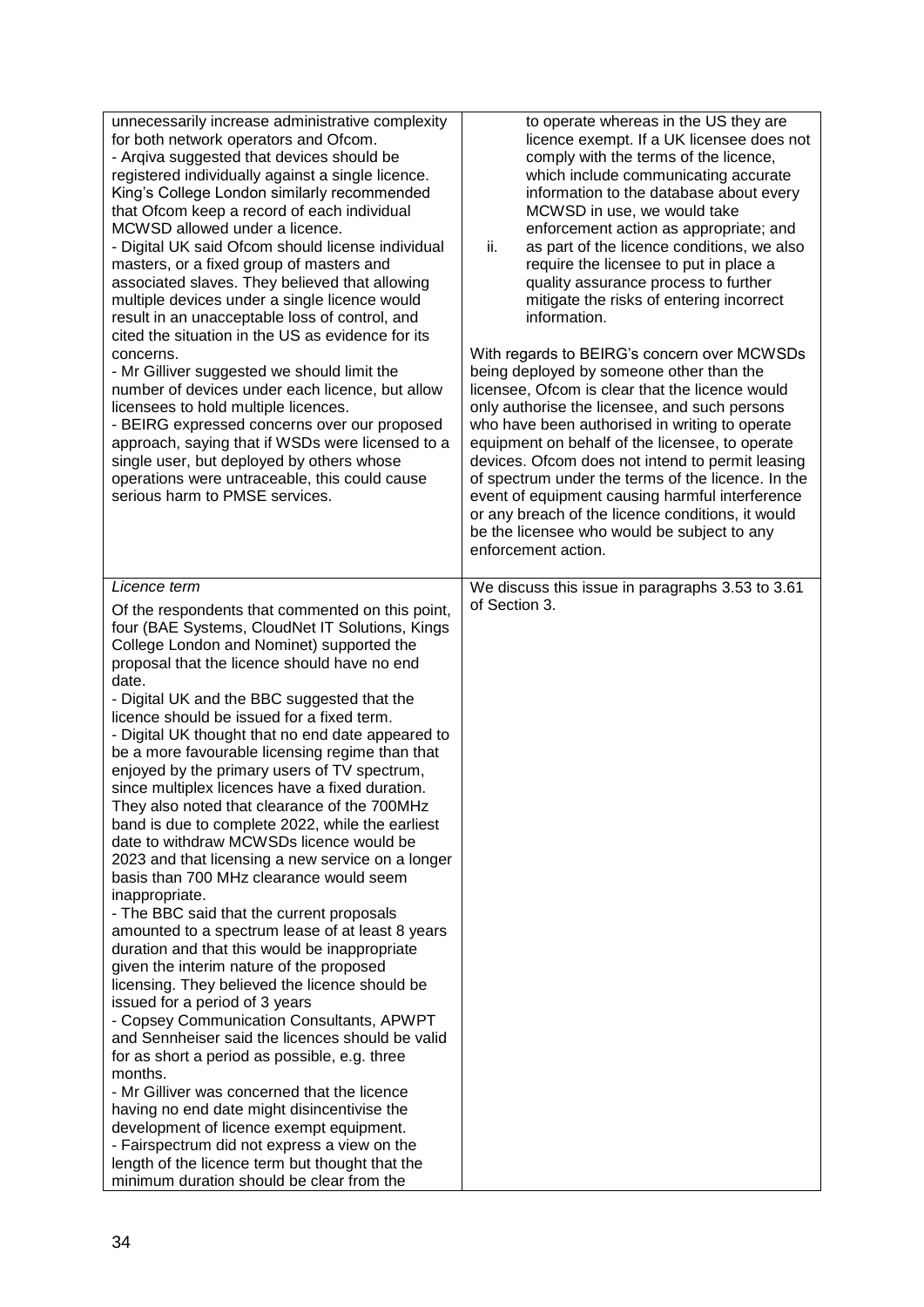| beginning.                                                                                                                                                                                                                                                                                                                                                                                                                                                                                                                                                                                                                                                                                                                                                                                                                                                                                                                                                                                                                                                                                                      |                                                                                                                                                                                                                                                                                                                                                                                                                                                                                                                                                                                                                                                                                                                                                                                                                                                               |
|-----------------------------------------------------------------------------------------------------------------------------------------------------------------------------------------------------------------------------------------------------------------------------------------------------------------------------------------------------------------------------------------------------------------------------------------------------------------------------------------------------------------------------------------------------------------------------------------------------------------------------------------------------------------------------------------------------------------------------------------------------------------------------------------------------------------------------------------------------------------------------------------------------------------------------------------------------------------------------------------------------------------------------------------------------------------------------------------------------------------|---------------------------------------------------------------------------------------------------------------------------------------------------------------------------------------------------------------------------------------------------------------------------------------------------------------------------------------------------------------------------------------------------------------------------------------------------------------------------------------------------------------------------------------------------------------------------------------------------------------------------------------------------------------------------------------------------------------------------------------------------------------------------------------------------------------------------------------------------------------|
| Minimum notice period                                                                                                                                                                                                                                                                                                                                                                                                                                                                                                                                                                                                                                                                                                                                                                                                                                                                                                                                                                                                                                                                                           | We discuss this issue in paragraphs 3.53 to 3.64                                                                                                                                                                                                                                                                                                                                                                                                                                                                                                                                                                                                                                                                                                                                                                                                              |
| Of the respondents that commented on this point,<br>four (BAE Systems, CloudNet IT Solutions, Kings<br>College London and Nominet) supported a five<br>year minimum notice period for revocation on<br>spectrum management grounds.<br>- Arqiva said that the notice period seemed<br>excessive, in light of the proposed three year<br>review period, but also noted that the five year<br>period may help to justify equipment investment<br>in the initial three year period.<br>- The BBC said it may be appropriate to withdraw<br>the MCWSDs licences after the proposed three<br>year review.<br>- Mr Gilliver said five years seemed inappropriate,<br>given the Consultation said licence-exempt<br>devices are expected in three years' time.<br>- Copsey Communication Consultants, APWPT<br>and Sennheiser said the notice period should be<br>six months.<br>- Digital UK also supported a shorter revocation<br>notice period, and for Ofcom to have the ability to<br>revoke all MCWSD licences by 2020.<br>- Fairspectrum thought that the minimum notice<br>period should be known in advance. | of Section 3.                                                                                                                                                                                                                                                                                                                                                                                                                                                                                                                                                                                                                                                                                                                                                                                                                                                 |
| Licence fee                                                                                                                                                                                                                                                                                                                                                                                                                                                                                                                                                                                                                                                                                                                                                                                                                                                                                                                                                                                                                                                                                                     | We respond to stakeholder comments on the fee<br>level and tiered fees in paragraphs 3.65 - 3.68 in                                                                                                                                                                                                                                                                                                                                                                                                                                                                                                                                                                                                                                                                                                                                                           |
| - BAE Systems, Cloudnet IT Solutions, the DSA,<br>King's College London and the BBC suggested a<br>variable or tiered fee might be appropriate. BAE<br>Systems and the DSA said that a lower fee for<br>small-scale deployments would ease the burden<br>on smaller providers, such as SMEs and<br>research organisations.<br>- Nominet and King's College London said the<br>£1,500 fee was too high. Nominet note the fee is<br>higher than for PMSE licences, and questioned<br>why this licensing scheme would be so expensive<br>to operate. King's College London said the fee<br>may be self-defeating in the sense that it may<br>discourage the initial development and<br>deployment of MCWSDs or white space devices<br>in general. They believed a fee of around £200 at<br>most to be appropriate.<br>- Nominet also suggested that Ofcom's costs<br>should be distributed across all users of the UHF<br>TV band - they thought that the fact that there                                                                                                                                          | Section 3.<br>We note Copsey Communications Consultants,<br>APWPT and Sennheiser's suggestions that the<br>fee level should be higher, as otherwise this<br>would be 'unfair' to mobile operators. Ofcom sets<br>costs based fees except where there is expected<br>to be excess demand from existing and/or<br>feasible alternative uses in future. <sup>26</sup> We continue<br>to believe that a cost based fee is the most<br>appropriate for this licensing regime, rather than<br>Administered Incentive Pricing, as TVWS use is<br>on an opportunistic basis. TVWS can only be<br>used where UHF spectrum is not being used by<br>DTT or PMSE, and so TVWS is not analogous to<br>mobile spectrum. We do not therefore consider<br>that this is a relevant point in determining the fee<br>level.<br>In response to Nominet's point, we are seeking to |
| are fewer MCWSD licensees than PMSE should<br>be reflected in the fee.<br>- Copsey Communications Consultants, APWPT<br>and Sennheiser said that the £1,500 fee is<br>"cheap and unfair to mobile operators", as they<br>considered some users may wish to use white<br>spaces for mobile services.                                                                                                                                                                                                                                                                                                                                                                                                                                                                                                                                                                                                                                                                                                                                                                                                             | impose a licence fee which would reflect the<br>estimated costs involved in administering the<br>licensing regime. We explain in paragraphs 3.67<br>why we do not consider it appropriate to reduce<br>the fee below costs for innovation reasons.                                                                                                                                                                                                                                                                                                                                                                                                                                                                                                                                                                                                            |

 $26$  SRSP: The revised Framework for Spectrum Pricing, Statement, 17 December 2010, http://stakeholders.ofcom.org.uk/binaries/consultations/srsp/statement/srsp-statement.pdf

-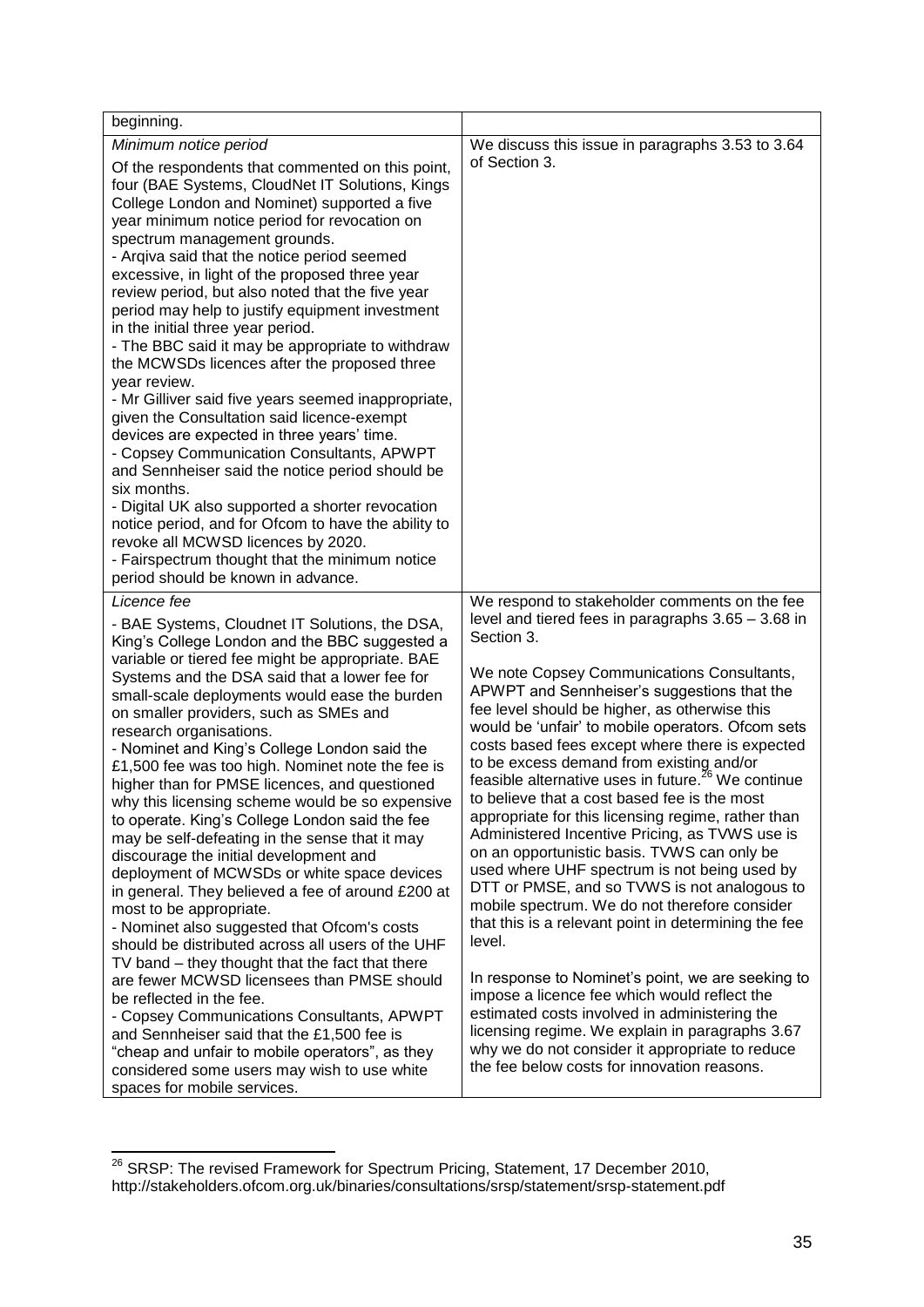#### **Section 4 – Comments on the non-technical conditions for ensuring accurate determination of device parameters and compliance**

| <b>Comments from respondents</b>                                                                                                                                                                                                                                                                                                                                                                                                                                                                                                                                                                                                                                                                                                            | Ofcom response                                                                                                                                                                                                                                                                                                                                                                                                                                                                                                                                                                                                                                                                                                                                                                                                                                   |
|---------------------------------------------------------------------------------------------------------------------------------------------------------------------------------------------------------------------------------------------------------------------------------------------------------------------------------------------------------------------------------------------------------------------------------------------------------------------------------------------------------------------------------------------------------------------------------------------------------------------------------------------------------------------------------------------------------------------------------------------|--------------------------------------------------------------------------------------------------------------------------------------------------------------------------------------------------------------------------------------------------------------------------------------------------------------------------------------------------------------------------------------------------------------------------------------------------------------------------------------------------------------------------------------------------------------------------------------------------------------------------------------------------------------------------------------------------------------------------------------------------------------------------------------------------------------------------------------------------|
| Importance of enforcing compliance<br>BAE Systems and BBC agreed that the proposed<br>licence terms could mitigate risks provided that<br>the conditions were effectively policed to ensure<br>compliance.                                                                                                                                                                                                                                                                                                                                                                                                                                                                                                                                  | As discussed in 3.90 to 3.92, we intend to take<br>appropriate measures to ensure compliance,<br>which will include carrying out some proactive<br>compliance checks once real MCWSDs are in<br>use. This is likely to involve end to end testing at<br>some operational MCWSD sites.                                                                                                                                                                                                                                                                                                                                                                                                                                                                                                                                                            |
| WSDB cease transmission function as a<br>mitigation measure<br>Nominet said that the 'cease WSD transmissions'<br>function in the WSDB specification allows for<br>rapid action to prevent interference should it<br>occur, and is a more effective measure to<br>mitigate the interference risk posed by the use of<br>any TVWS devices. It suggested that the risk of<br>interference from MCWSDs may have been over-<br>estimated.                                                                                                                                                                                                                                                                                                       | We agree that the 'cease WSD transmissions'<br>function in the WSDB specification will be an<br>important tool to deal with interference cases.<br>However we also consider that MCWSDs present<br>a greater risk of interference than automatically<br>configured devices due to the potential for end<br>users to accidentally or deliberately enter<br>incorrect parameters into the device(s). For<br>example, if the location was inputted incorrectly,<br>and interference occurs, it may not be<br>straightforward to identify that an interference<br>problem is being caused by a white space device<br>and to apply the cease transmissions function to<br>the device causing interference. We therefore<br>consider that additional non-technical conditions<br>are appropriate to mitigate the risks of<br>interference from MCWSDs. |
| Risk of interference to PMSE users<br>Copsey Communication Consultants, APWPT<br>and Sennheiser argued that the proposed licence<br>conditions were insufficient to mitigate the risk to<br>PMSE users of interference from MCWSDs - for<br>example, they considered it was not clear how<br>PMSE users would be compensated when things<br>go wrong and an expensive event is ruined.                                                                                                                                                                                                                                                                                                                                                      | For the reasons explained in Section 3 of this<br>statement, we consider that the suite of licence<br>conditions which we intend to impose (including<br>in particular the requirements relating to having in<br>place a QA process) should result in a low risk of<br>interference to existing users of the band.                                                                                                                                                                                                                                                                                                                                                                                                                                                                                                                               |
| Controls on use of subcontractors and to prevent<br>re/misconfiguration by a third party<br>- BBC said that the licence should incorporate<br>additional measures to prevent a third party<br>reconfiguring or misconfiguring the device, and<br>are particularly concerned with the use of<br>unqualified sub-contractors.<br>- Argiva also encouraged Ofcom to consider what<br>additional Quality Assurance steps should be<br>introduced to ensure that active White Space<br>devices are not at risk of being 'hacked' and<br>adjusted by third parties, i.e. not the licence<br>holder.<br>- Digital UK believe that the licences should make<br>it clear to what extent the installation and<br>configuration of such devices can be | We discuss our approach to the quality<br>assurance process in paragraphs 3.71 to 3.79 of<br>Section 3. As noted there we consider that any<br>standard setting of appropriate procedures for the<br>installation of MCWSDs should be industry-led<br>rather than specified by Ofcom. We think<br>licensees are better placed to set up the<br>procedures that suit their operations. Ofcom will<br>not be prescriptive about what must be included<br>in a licensees' QA process, including the extent<br>to which third parties are allowed to modify<br>equipment or the qualifications such third parties<br>must have. However we have provided general<br>guidance on what we consider should be<br>included in any QA process. For example, we<br>suggest that the QA process should include                                              |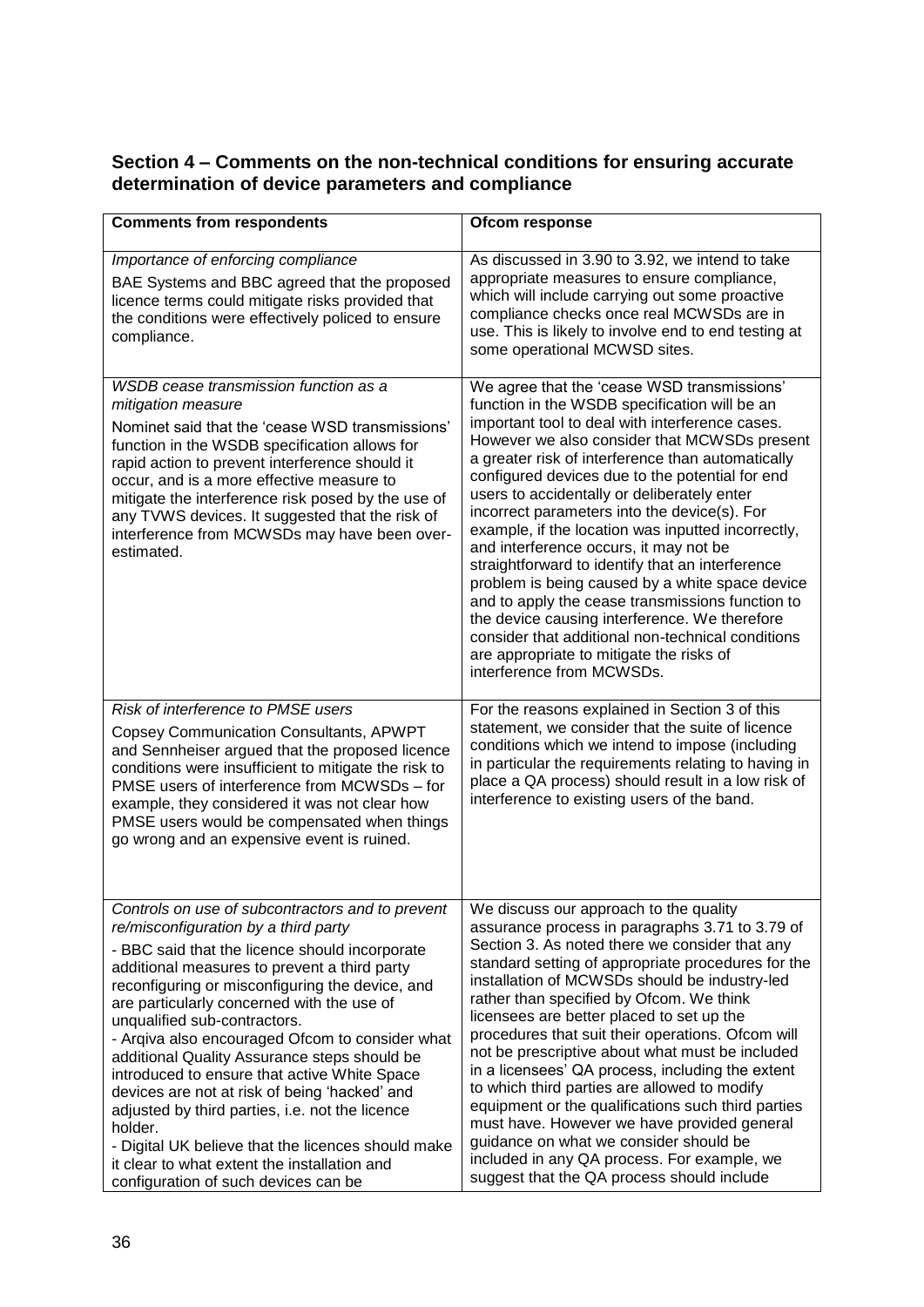| subcontracted by the licensed organisation, and<br>the controls that such an organisation needs to<br>exercise over its subcontractors.                                                                                                                                                                                                                                                                                                                                                                                                                                                                                                                                                                                                                                                                                                                                                                                                                                                                                                                           | appropriate procedures to deal with and monitor<br>inadvertent or unauthorised modification of the<br>device configuration, and this would include<br>modification carried out by third parties.                                                                                                                                                                                                                                                                                                                                                                                                                                                                                                                                          |
|-------------------------------------------------------------------------------------------------------------------------------------------------------------------------------------------------------------------------------------------------------------------------------------------------------------------------------------------------------------------------------------------------------------------------------------------------------------------------------------------------------------------------------------------------------------------------------------------------------------------------------------------------------------------------------------------------------------------------------------------------------------------------------------------------------------------------------------------------------------------------------------------------------------------------------------------------------------------------------------------------------------------------------------------------------------------|-------------------------------------------------------------------------------------------------------------------------------------------------------------------------------------------------------------------------------------------------------------------------------------------------------------------------------------------------------------------------------------------------------------------------------------------------------------------------------------------------------------------------------------------------------------------------------------------------------------------------------------------------------------------------------------------------------------------------------------------|
| Interaction between WSDBs and MCWSDs<br>- The DSA said that the proposal to allow<br>licensees to provide device parameters to<br>databases directly creates some uncertainty<br>regarding the obligations of database providers. It<br>said Ofcom should make it clear that WSDBs are<br>not required to implement a user interface for<br>when licensees provide device parameters to the<br>database directly. The DSA also said Ofcom<br>should clarify that the responsibility to provide<br>accurate geolocation data lies with the licence-<br>holder, not with the database operator.<br>- Nominet said we should not preclude either<br>allowing the licensee to enter parameters directly<br>in the device, or providing device parameters to<br>the database directly. However, it noted that in<br>principle there should not be any difference in the<br>way MCWSDs and automatically configured<br>WSDs will contact the geolocation databases,<br>and therefore do not believe that the way device<br>parameters are provided should be regulated. | We cover the issue of licensees providing<br>parameters directly to a database in paragraphs<br>3.83 to 3.87<br>The relationship between WSDBs and MCWSD<br>licensees is explored further in paragraphs 3.93<br>to 3.103. To be clear, it would be the licensee's<br>responsibility to provide accurate geo-location<br>data to the database, and WSDBs are not<br>required to ensure the accuracy of information<br>provided to it by devices. Furthermore, we are not<br>prescribing the way the device parameters are<br>provided to WSDBs by the devices - this is for<br>WSDBs and users to agree on.                                                                                                                                |
| <b>Accreditation for installers</b><br>Arqiva, Digital UK, the BBC, Copsey<br>Communication Consultants, APWPT and<br>Sennheiser commented on the importance of<br>ensuring MCWSD installers are appropriately<br>qualified.                                                                                                                                                                                                                                                                                                                                                                                                                                                                                                                                                                                                                                                                                                                                                                                                                                      | As explained above, we will require the licensee<br>to have a QA process in place, and have given<br>general guidance on what this should include,<br>e.g. having appropriate procedures or policies for<br>ensuring that the Device Parameters are<br>accurate at all times.<br>We note that there is no existing accreditation<br>place for installers. Ofcom does not intend to<br>establish or require compliance with any specific<br>accreditation scheme for installers of MCWSDs.<br>In line with our general approach to the QA<br>process, we consider that industry is best placed<br>to formulate appropriate QA processes, including<br>an accreditation scheme if appropriate.                                              |
| Audit and accuracy of licensee's information, and<br>compliance with QA procedures<br>- Argiva suggested there should be a requirement<br>on licence holders to regularly audit their active<br>devices and provide a validation certificate to<br>Ofcom on a periodic basis (e.g. every six months)<br>to demonstrate that individual active devices<br>continue to be operating as per their<br>authorisation.<br>- BEIRG queried how Ofcom would verify the<br>accuracy of licensee's information.<br>- The BBC and Digital UK also said licensees and<br>installers should be required to demonstrate<br>compliance with the QA processes.                                                                                                                                                                                                                                                                                                                                                                                                                    | As noted in paragraph 3.72 of Section 3, we will<br>require licensees to have QA processes in place<br>and to have these available for Ofcom to request<br>or inspect (also see paragraphs 5 and 6 of<br>schedule 1 of the licence in annex 2). We have<br>also amended our proposals on installation<br>records such that licensees will be required to<br>provide these to the WSDBs that their MCWSDs<br>will connect to. Ofcom would be able to obtain<br>records from the WSDBs for the purposes of its<br>spectrum management and interference<br>management activities.<br>In addition, we intend to carry out some proactive<br>compliance checks once real MCWSDs are in<br>use. This is likely to include end to end testing at |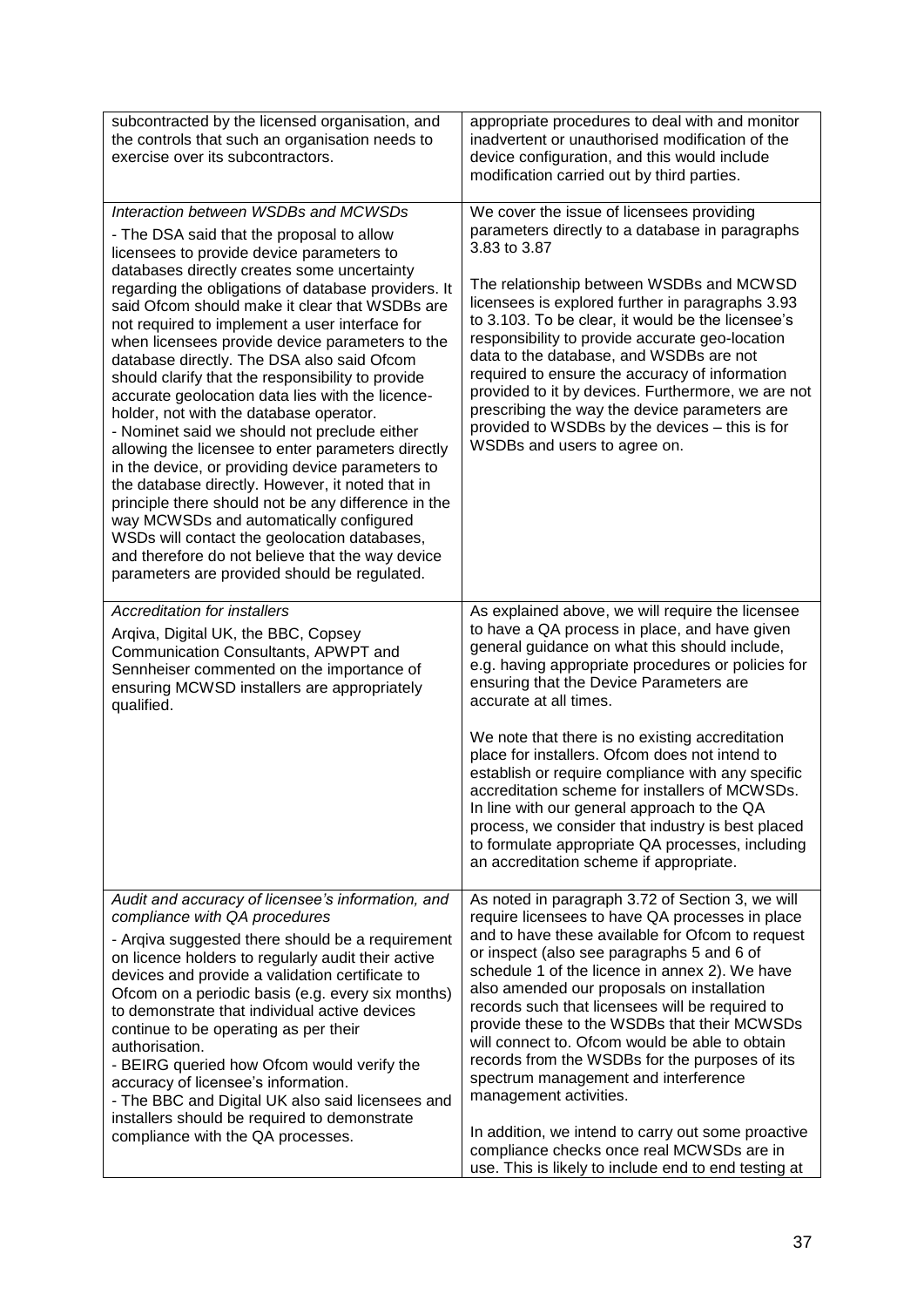|                                                                                                                                                                                                                                                                                                                                                                                                                                                                                                                                                                                                                                                                  | some operational MCWSD sites.                                                                                                                                                                                                                                                                                                                                                                                                                                                                                                                                                                                                                                                                                                                                                                                                                                                                                                                                                                                                                                                         |
|------------------------------------------------------------------------------------------------------------------------------------------------------------------------------------------------------------------------------------------------------------------------------------------------------------------------------------------------------------------------------------------------------------------------------------------------------------------------------------------------------------------------------------------------------------------------------------------------------------------------------------------------------------------|---------------------------------------------------------------------------------------------------------------------------------------------------------------------------------------------------------------------------------------------------------------------------------------------------------------------------------------------------------------------------------------------------------------------------------------------------------------------------------------------------------------------------------------------------------------------------------------------------------------------------------------------------------------------------------------------------------------------------------------------------------------------------------------------------------------------------------------------------------------------------------------------------------------------------------------------------------------------------------------------------------------------------------------------------------------------------------------|
|                                                                                                                                                                                                                                                                                                                                                                                                                                                                                                                                                                                                                                                                  | We do not think it is necessary to add, in addition<br>to the measures outlined above, a requirement<br>that licensees must regularly audit their devices<br>and provide a "validation certificate" to us.                                                                                                                                                                                                                                                                                                                                                                                                                                                                                                                                                                                                                                                                                                                                                                                                                                                                            |
| Proportionality of quality assurance proposals<br>- Nominet questioned the proportionality of the<br>proposed record keeping requirements, given<br>they are not aware of any analogous<br>requirements for PMSE licence holders. They<br>also pointed out that the database provider would<br>have a record of the locations as reported by the<br>licensee.<br>- BAE Systems agree that the licence should<br>require licensees to have appropriate QA<br>procedures in place. However, they say that<br>these procedures might prove burdensome to<br>SMEs and suggest Ofcom considers how this<br>burden could be reduced without compromising<br>integrity. | In response to Nominet's point, we note that the<br>process for making PMSE frequency<br>assignments is quite different to the approach<br>under the TVWS framework and therefore<br>different considerations apply. In addition PMSE<br>assignments are usually limited to specific<br>frequencies and powers within a limited<br>geographic area.<br>On BAE Systems' point, we note that we have<br>concluded, as set out in Section 3, that licensees<br>should be required to have appropriate QA<br>processes in place in order to mitigate the risk of<br>misconfiguration which could give rise to harmful<br>interference, but that Ofcom should not be<br>prescriptive in specifying the details of licensees<br>QA processes and that this should be industry-<br>led. We consider that this provides an appropriate<br>balance between allowing licensees discretion as<br>to what QA processes to put in place given their<br>individual circumstances, while also ensuring that<br>they take seriously their responsibility to ensure<br>device parameters are accurate. |
| Obligation to follow the QA process<br>Digital UK suggested a change to the draft<br>licence to oblige licensees follow the QA process,<br>as well as have one in place.                                                                                                                                                                                                                                                                                                                                                                                                                                                                                         | We would expect licensees to follow the QA<br>process but do not consider it necessary to<br>include a term in the licence to this effect. This is<br>because the licence already includes a<br>requirement that parameters should be<br>accurately configured, which is what the QA<br>process is intended to achieve.                                                                                                                                                                                                                                                                                                                                                                                                                                                                                                                                                                                                                                                                                                                                                               |
| Length of time licensees should maintain records<br>Digital UK recommended that the licence should<br>require licensees to keep configuration records<br>for at least 12 months after licence termination,<br>rather than the six months originally proposed.                                                                                                                                                                                                                                                                                                                                                                                                    | While the draft licence in the consultation<br>proposed licensees should keep records for the<br>period the licence remains in force and six<br>months thereafter, the current draft licence does<br>not require licensees to keep records six months<br>after expiry of the licence. Therefore, the<br>obligation to maintain installation records would<br>only apply for the duration of the licence itself.<br>Ofcom considers that it is not necessary for                                                                                                                                                                                                                                                                                                                                                                                                                                                                                                                                                                                                                       |
|                                                                                                                                                                                                                                                                                                                                                                                                                                                                                                                                                                                                                                                                  | licensees to maintain installation records once<br>their licence has expired, as they will no longer<br>be operating devices under the terms of the<br>licence. Therefore, we would not anticipate<br>requiring access to the installation records<br>following expiry of the licence for compliance or<br>enforcement purposes.                                                                                                                                                                                                                                                                                                                                                                                                                                                                                                                                                                                                                                                                                                                                                      |